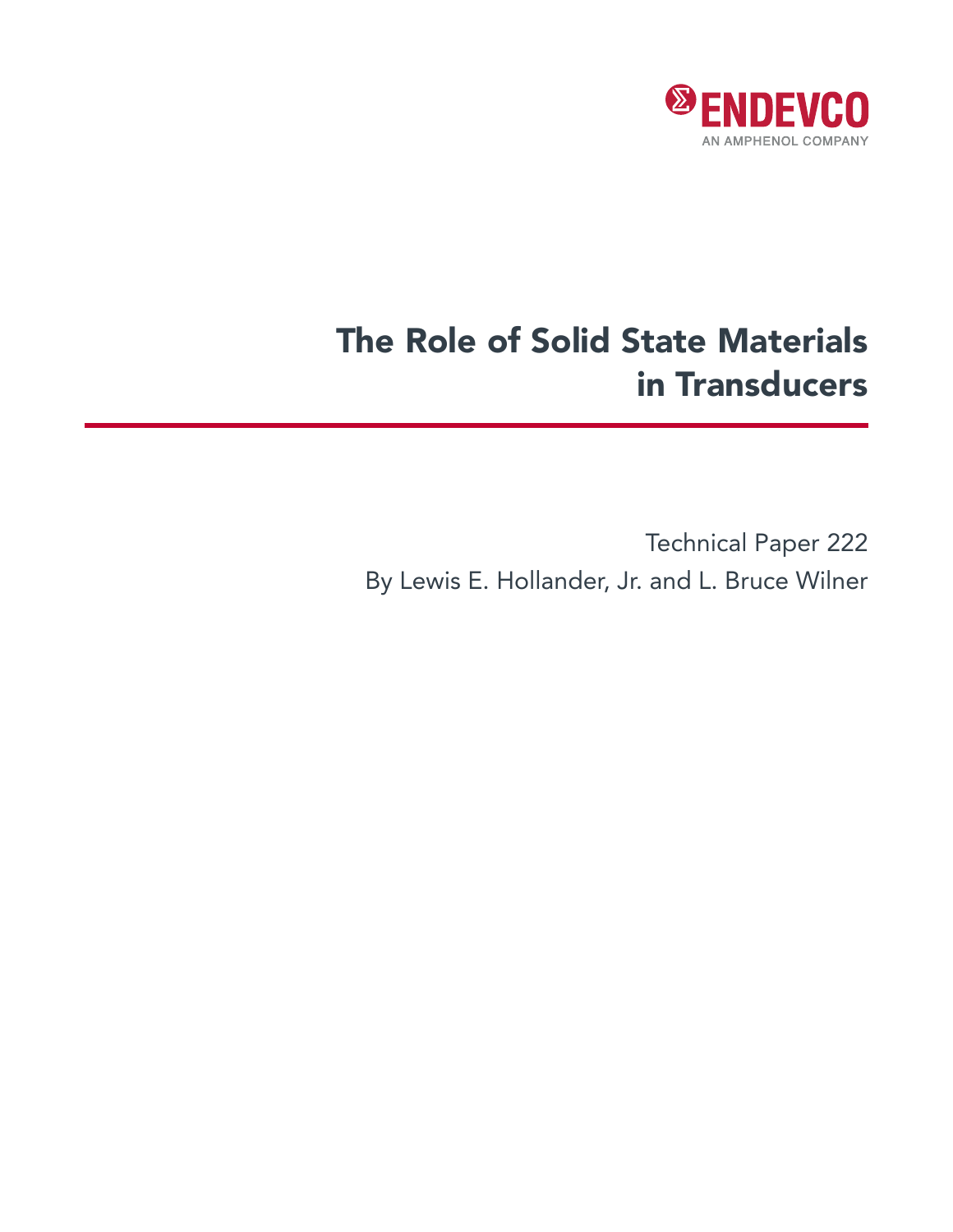

**HOLLANDER** 

*Lewis E. Hollander, Jr .. director of Endevco Solid State*  Lab., Los Altos, Cal., is engaged in materials research and *the application of this research to the art of transduction. He received a BA degree from Adelphi College and has done graducite work at Care Institute of Technology, Mr. Hollander is a member of the American Physical Society and the Instrument Society of America.* 

L. Bruce Wilner received a BE degree in mechanical engineering from Yale University in 1953 and an MS de*gree from Stanford University in 1954. Since 196 L he has*  been with Endevco Solid State Laboratory, Los Altos, Cal. *Mr. Wilner has published papers on primary transduction phenomena and practical transducers. ·He is a member of ASME, Tatt Beta Pi and Sigma Xi.* **WILNER** 



# **The Role of Solid State Materials in Transducers**

## by Lewis E. Hollander, Jr. and L. Bruce Wilner

Reprinted from solid / state / design November, 1962

### Reprinted by Endevco Corporation, Pasadena, California

The increasing knowledge about solid stare materials is causing significant changes in the transducer industry. Until quite recently transducers for producing electrical signals from mechanical inputs have required fairly large mechanical motions to obtain detectable electrical signals. Typical were the potentiometer in which increments of resistance were added or removed mechanically, the capacitance gauge in which the plates of a capacitor were moved relative to each other, and the "dynamic" pickup in which a coil was moved in a magnetic field. By and large these transducers used materials which could be regarded as passive, and che transduction could be easily calculated from changes of shape, mechanical displacement, etc.

More recently transducer designs have used solids which are not passive but participate strongly in the transduction. By changing their electrical or magnetic properties with a mechanical or thermal input these materials can provide the active core of a transducer. Temperature transducers employing the large resistance changes of semiconductors are now common, including thermistors, positive temperature coefficient thermistors, sensistors, ere. Mechanical transducers are available which use magnetostostriction, piezoresistance, and piezoelectricity. A number of ocher effects, including piezocapacitance, magnetoresistance, and piezomagnetism, are under consideration or are in the research and development stages.

The phenomena named above are all bulk effects i.e., the effects appear throughout the entire volume of solid subjected to the input signal. There are additional solid state effects which are local, being confined to junction areas in diodes and tunnel diodes, active areas in transistors, etc. Some of these local effects are extremely sensitive  $-e.g.,$  strain gauge factors of many thousand have been observed in tunnel diodes compared with about 150 for bulk semiconductors and two for metal strain gauges. The very large sensitivities of these local effects coupled with the extremely small amount of solid that must be stressed to observe them offer the prospect of conrrolling relatively large electrical signals with minute amounts of mechanical energy. If these effects can be tamed, the result will be a new class of super-sensors as judged by present standards.

Taming the new effects will not be easy and may never be successful. The requirements a transducer must meet to be marketable read somewhat like the Boy Scout Law: "A transducer is sensitive, linear, rugged, inexpensive, repeatable, stable .. . brave, clean, and reverent." The wide variety of transducers now on the market represents a series of compromises between available transduction techniques and these requirements. Any new transduction ef. feet must survive this compromise and still provide superior performance in order to find a place in the market.

#### Piezoelectricity

The best established of the solid state transduction phenomena is piezoelectricity. This phenomena was first reported by Nicolson in 1913 as a result of his study of Rochelle salt. Investigation of its application continued at Bell Laboratories with many notable contributions by W. P. Mason. ( It is worth noting that Dr. Mason has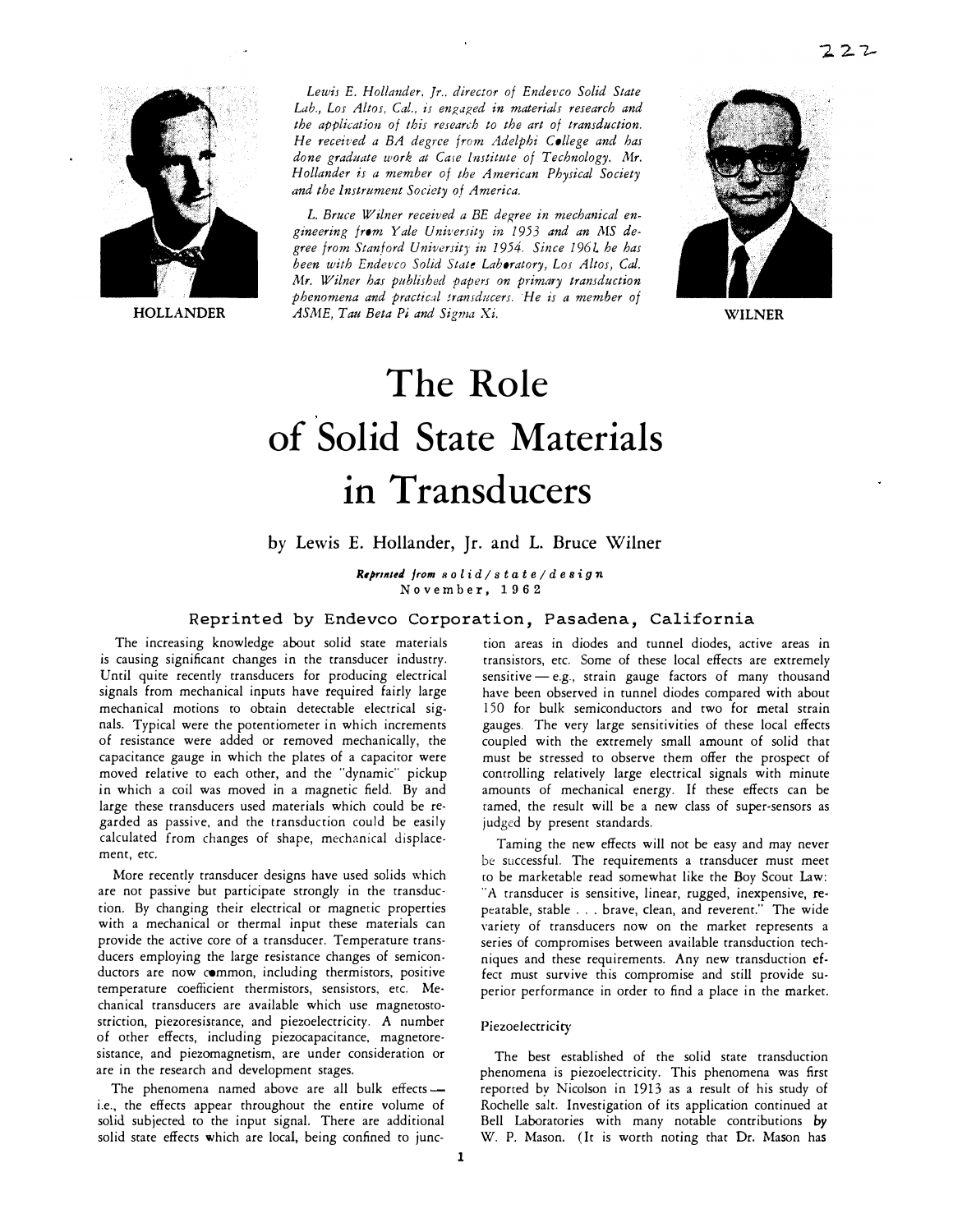



Senya

منبوذين

il ave

초직장

完成す

not only pioneered piezoelectricity but also piezoresistance and stress effects in tunnel devices.) Drs. Hans Jaffe, A. G. Chynoweth and T. A. Perls have also contributed significantly to the art of solid state transduction.

Piezoelectricity is the generation of a charge separation resulting from mechanical strain (and vica-versa; the effect is reversible).<sup>1</sup> The conversion of mechanical energy to electrical energy is quite efficient, and the voltages developed may be large - e.g., a piezoelectric driver for spark plug ignition is now commercially available (Clevite Corp.). Since all the charge generation is obtained from the mechanical work the charge will leak off with time, seriously limiting low frequency and dc response.

The piezoelectric signal has traditionally been amplified as a voltage appearing across the piezoelectric element. This meant that cable capacitances and amplifier capacitances sharing the generated charge with the piezoelectric element entered into the performance. Recently charge amplifiers have been made available which amplify directly the charge resulting from an applied force, such as Endevco Corp.'s Model 2620 Amplifier, thus increasing the utility of piezoelectric sensors.





Materials for piezoelectric devices include single crystal quartz, several other crystals, and a large family of titanates of barium, lead, and zirconium which are used as ceramics, being polarized electrically after fabrication. Because of the efficiency and stability of these materials and their suitability for stiff high frequency transducers, the piezoelectrics have come to dominate the field of shoc<sup>1</sup> and vibration transducers.<sup>2</sup>

#### Piezoresistance

Piezoresistivity may be defined as a modulation by strain of the conduction mechanisms of a semiconductor.3,4 In general, the effect is anisotropic, depending in magnitude on directions of stress, current, and voltage relative to a crystal axis. However, large piezoresistance effects can be achieved in polycrystalline semiconductors. Considering only the condition in which current, voltage, and stress are in the same direction (although some of the other arrangements are promising) the effect can be compared directly to wire strain gauges. The gauge factor, which is used as a measure of sensitivity, is the fractional change of resistance, R, (or resistivity, neglecting dimensional changes) divided by the fractional change in length, L.

$$
\text{G.F.} = \frac{\triangle \text{R/R}}{\triangle \text{L/L}}
$$

For wire strain gauges with negligible modulation of the resistivity the gauge factor runs between 1.5 and 2.1 and results from dimensional changes only. Table I gives a tabulation of gauge factors for some semiconductor materials for which piezoresistance has been reported it the literature.

The piezoresistive devices which are available at present all employ silicon as the strain sensitive material. Some of the other materials are comparable to silicon in sensitivity, but because of the highly developed technology for working with silicon, any other material would need much greater sensitivity to merit development. Of the other materials reported, gallium antimonide may be of the most immediate interest. In general, for piezoresistive materials from 10 per cent to 80 per cent change in resistance can be expected at yield.

A critical part in the development of piezoresistive transducers has been the achievement of adequate stability. In a device where a 10 per cent change of resistance is full scale, a stability of one part in 10<sup>4</sup> in these resistors is required for a resolution of 0.1 per cent. Thus the problem becomes one of developing solid state resistors which are stable with heat cycling, aging effects, and stress cycling. So far only the more elegant of the silicon piezoresistors have overcome this problem.

Table I also tabulates hydrostatic coefficients for the materials covered. The coefficients are given as  $10^{-12}$  cm<sup>2</sup>/ dyne; to give the reader a feel for the size of this effect, a coefficient of 200 x 10-12 cm<sup>2</sup>/dyne is 1 per cent per 750 psi. This large pressure sensitivity offers the possibility of developing a pressure gauge without the usual diaphragm or Bourdon tube type element.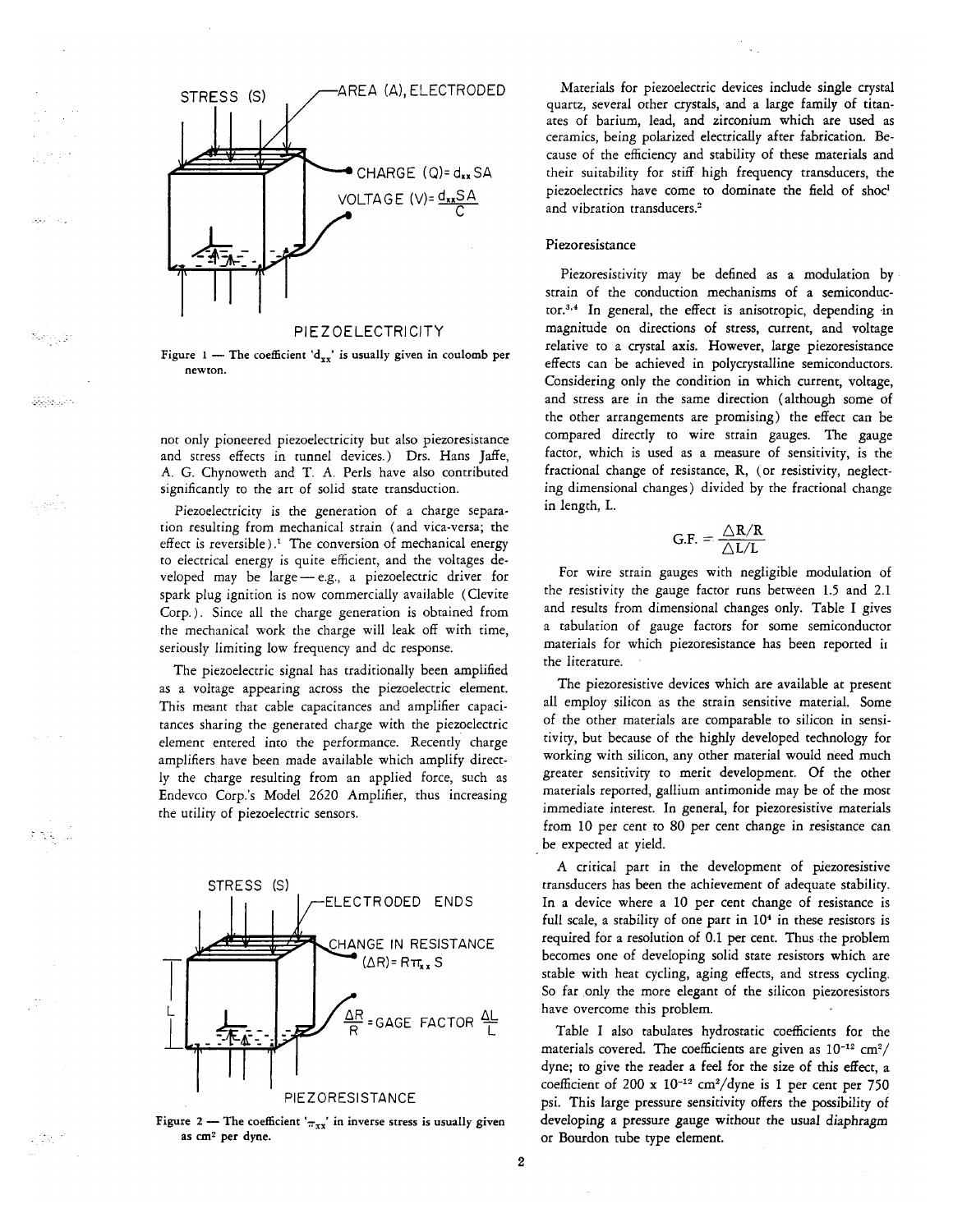#### TABLE I

| Material                        | Type         | G.F. Crystal<br>Direction | $\pi_{h}$<br>Hydrostatic                                             | Reference         |
|---------------------------------|--------------|---------------------------|----------------------------------------------------------------------|-------------------|
|                                 |              | $\frac{\triangle R}{Rx}$  | $\frac{\triangle P}{\rho T}$ 10 <sup>-12</sup> cm <sup>2</sup> /dyne |                   |
| Silicon                         | p            | $+175$ [111]              | 4.4                                                                  | (a)               |
|                                 | $\mathbf n$  | $-133$ [100]              | $+4.6$                                                               | $\left( a\right)$ |
| Germanium                       | Þ            | $+102$ [111]              | $\mathbf{0}$                                                         | (a)               |
|                                 | $\mathbf n$  | $-157$ [111]              | 16                                                                   | (a)               |
| Tellurium                       | P            |                           | $+250$ [001]                                                         | (b)               |
| PbTe                            | p            | $+30$ [111]               | $+54$ [100]                                                          | (c)               |
| GaSb                            | $\mathbf n$  | $-85$ [100]               | $-170$                                                               | (d)               |
| Ti0 <sub>2</sub>                | $\mathbf n$  | $+28$ [001]               | 32 [100]                                                             | (e)               |
| Bi <sub>2</sub> Te <sub>3</sub> | p            | $+87$ [0001]              | $-40$ [0001]                                                         | (f)               |
| GaAs                            | $\mathbf{p}$ | $+30$ [100]               | $-12$                                                                | (g)               |
| InSb                            | P            | $-45$ [100]               | $-260$                                                               | (a)               |
|                                 | $\mathbf n$  | $-75$ [100]               | $-190$                                                               | (a)               |
| $Bario_{3-x}$<br>(Ceramic)      | n            | $+150$                    | $+105$                                                               | (h)               |
| Pyrolytic-Graphite              |              | $\sim$ 10-30              | $+20$ [c-axis]                                                       | $\left( i\right)$ |

#### Gauge Factor of Piezoresistive Materials

(a) See Reference 3.

(b) Long, D., Phys. Rev., 101, 1256, 1956.

(c) Hollander, L. E., and Diesel, T. J., J. Appl. Phys. 31, No. 4, pp. 692-693, Aug. 1960.

(d) Sagar, A., Phys. Rev. 117, No. 1, pp. 93-100, Jan. 1960.

(e) Hollander, L. E., Diesel, T. J., and Vick, G. L., Phys. Rev., 117, No. 6, pp. 1469-1472, March 15, 1960.

(f) Hollander, L. E. and Diesel, T. J., Bulletin of Am. Phys. Soc., II, Vol. 6; April 1961.

(g) Hollander, L. E., and Castro, P. L., Bulletin Am. Phys. Soc., II, 17, No. 3, March 1962.

(h) Mattes, B. L., and Hollander, L. E., Bulletin Am. Phys. Soc., II, 16, March 1961.

(i) Private communication.

In contrast to piezoelectric elements, a piezoresistive element derives its power from an external electrical source. Thus the signal from a piezoresistive transducer will persist as long as the mechanical input persists making static (dc) measurement possible.

#### Local Effect Phenomena

The effects occurring in special areas within semiconductors are significantly more sensitive than bulk effects. These effects seem associated with the possibility of passage of carriers through a barrier, and since only the barrier need be stressed to achieve control of relatively large electrical power, they offer gain in the electronic sense. Most of the effects observed thus far are very temperature dependent, and some are unstable with time. If these and other problems can be overcome, the local effects will make possible transducers of far greater sensitivity than are available at present.

A large pressure effect in tunnel diodes has already been demonstrated by Sikorski and Mason at Bell Labs. In terms of gauge factor, this effect is about 20 times the bulk



piezoresistance in silicon. A number of other junction and

majority carrier devices exhibit extremely large para-

meter changes when strained and might be utilized as high

LOCAL EFFECTS

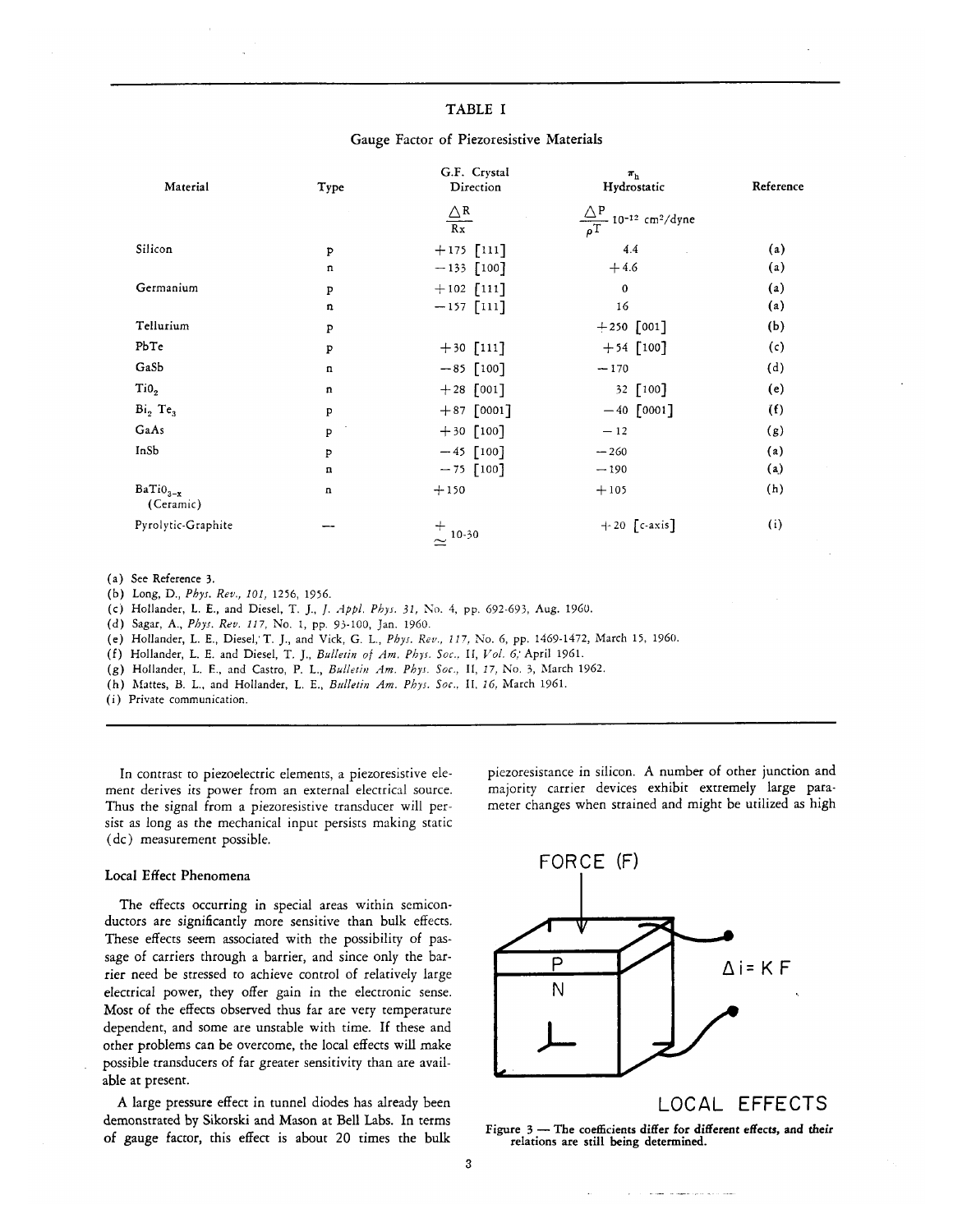gain sensors. Silicon P-N junctions exhibit an effect which appears to be exponential with strain. Thus large strains are required for observable effects, but very large parameter changes are possible. The non-linearity and extreme temperature dependence suggest that simple P-N junction devices will not have a very bright future. Tunnel devices are restricted electrically to the 0.1 to 0.5 volt range where negative resistance occurs restricting the potential of transducers based on this phenomenon. Majority carrier devices are not so limited electrically, and their strain sensitivity seems linear, but too little research has been done to define their potential for transducers.

#### Conclusions

a inge

 $\sum_{i=1}^n \sum_{j=1}^n \sum_{j=1}^n \sum_{j=1}^n \sum_{j=1}^n$ 

talan dan bahasa

عبيدت

.<br>기업 : 1

a da

 $\pm 3\pi\sqrt{3}$ 

Solid state technology will inevitably find increasing application in the transducer industry. The piezoelectric effect has been widely adopted and successfully employed for dynamic transducers. Piezoresistive transducers using silicon are now being offered on the market, and more sophisticated versions are being planned. The next major development will be in the utilization of the newer "local" effects which offer extremely large sensitivities.

The 1961 market for transducers was estimated as \$101 million with a projected growth to \$150 million in 1965.<sup>5</sup> It is possible new developments may accelerate the growth of this market by 50 per cent, partly at the expense of the amplifier market and partly by offering capabilities never before available. In transducers, as in several other rapidly moving technologies, the key problems are those associated with the materials, and the richest rewards may be expected to go to those with the grestest materials competence.

#### References

- 1. Jaffe, Hans, Encyclopaedia Britannica, 1961. See also W. P. Mason, "Piezoelectric Crystals and Their Applications," D. Van Nostrand Co., 1950, New York, N.Y.
- 2. Jaffe, H., Proc. IEE, 109, Part B. Suppl. No. 22, 1962.
- 3. Hollander, L. E., Vick, G. L., and Diesel, T. J., Rev. Sci.<br>Inst., 31 3, pp. 323-327, March 1960.
- 4. Mason, W., and Thurston, R., J. Acoust. Soc., 39, p. 1096, 1957.

 $\overline{4}$ 

5. Electronics, pp. 35-72, Jan. 5, 1962.